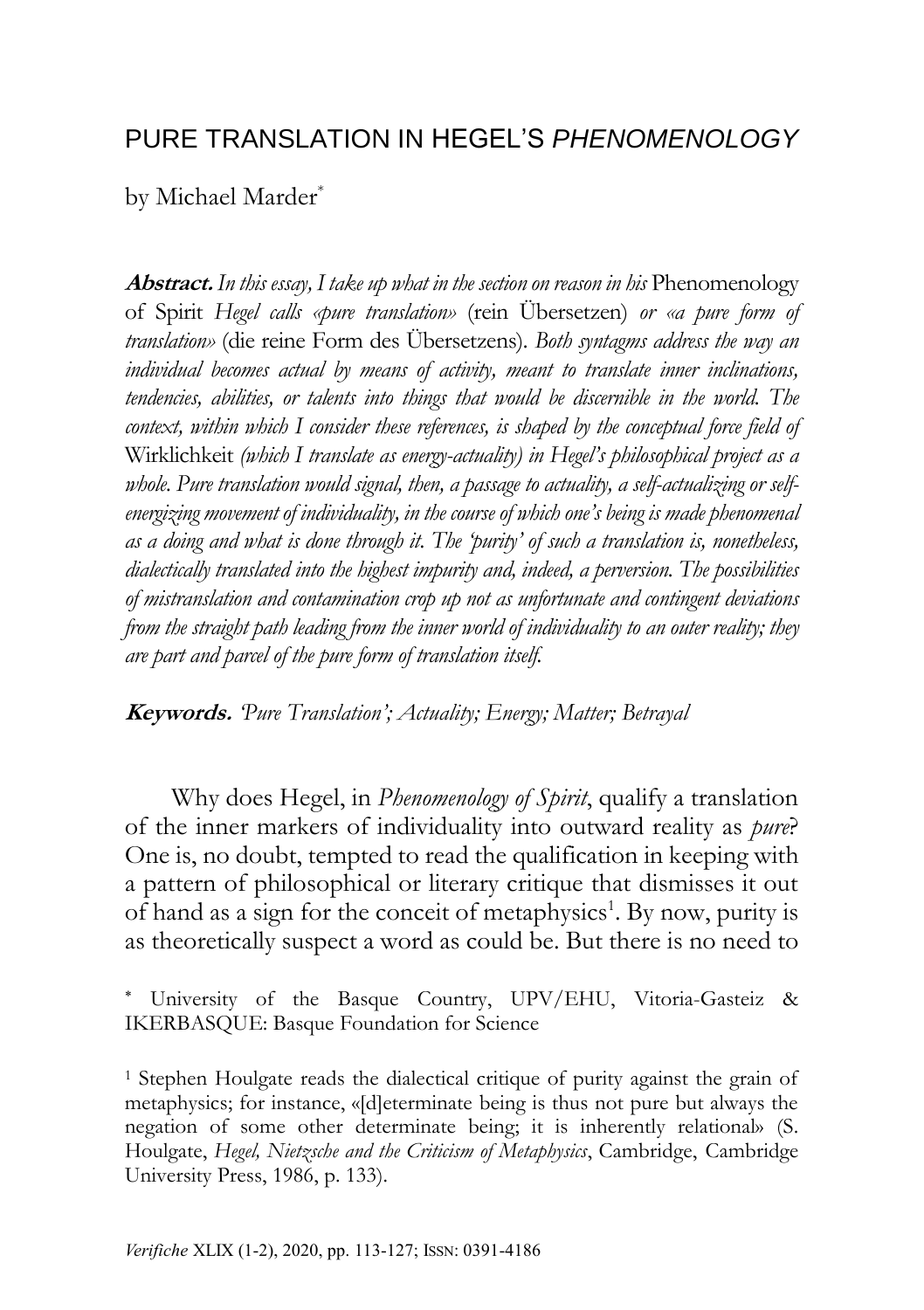avail ourselves of a cookie-cutter style of judgment. Here is what Hegel has to say on pure translation and its effects: «Whatever it is that the individual does, and whatever happens to him, that he has done himself, and he *is* that himself. He can only have the consciousness of having purely translated *his own self* from the night of possibility into the daylight of the present [*es kann nur das Bewußtsein des reinen Übersetzens* seiner selbst *aus der Nacht der Möglichkeit in den Tag der Gegenwart*], from the *abstract in-itself* into the meaning of *actual*  being» (*PhG*, p. 299) 2 .

Pure translation describes how a virtual, hidden, unapparent, withdrawn essence passes over into existence – how «the night of possibility» gives place to «the daylight of the present». It is an event in dialectical ontology, whereby an «abstract in-itself» acquires «the meaning of actual being». Individual action on and by the individual in question is, obviously, an example for this event, but it is also much more than an example. Given the dual role of self-consciousness as a circumscribed moment in the drama of the *Phenomenology* and a persistent actor in that drama, we may infer here a dialectical distillation of the universal from the singular<sup>3</sup>. A part of being that translates, shapes, or energizes itself, it translates, shapes and energizes all of being, conducted from an essential enclosure in itself to actuality. Through self-consciousness, essence flows into existence as such *and* in a determinate manner; being actualizes itself. There is a surplus of sense folded into pure translation: the individual's «own self» is never just her own, but already a medium for spelling out «the meaning of actual being». And, in

<sup>2</sup> All citations from Hegel's *Phenomenology*, abbreviated as *PhG*, are my translations of G.W.F. Hegel, *Phänomenologie des Geistes*, vol. III of *Werke*, ed. by E. Moldenhauer and M. Michel, Frankfurt am Main, Suhrkamp, 1970. In brackets, I indicate the page of this edition.

<sup>3</sup> This is, notably, the position of Robert Pippin. See his *Hegel and Self-Consciousness: Desire and Death in the Phenomenology of Spirit*, Princeton (NJ), Princeton University Press, 2011.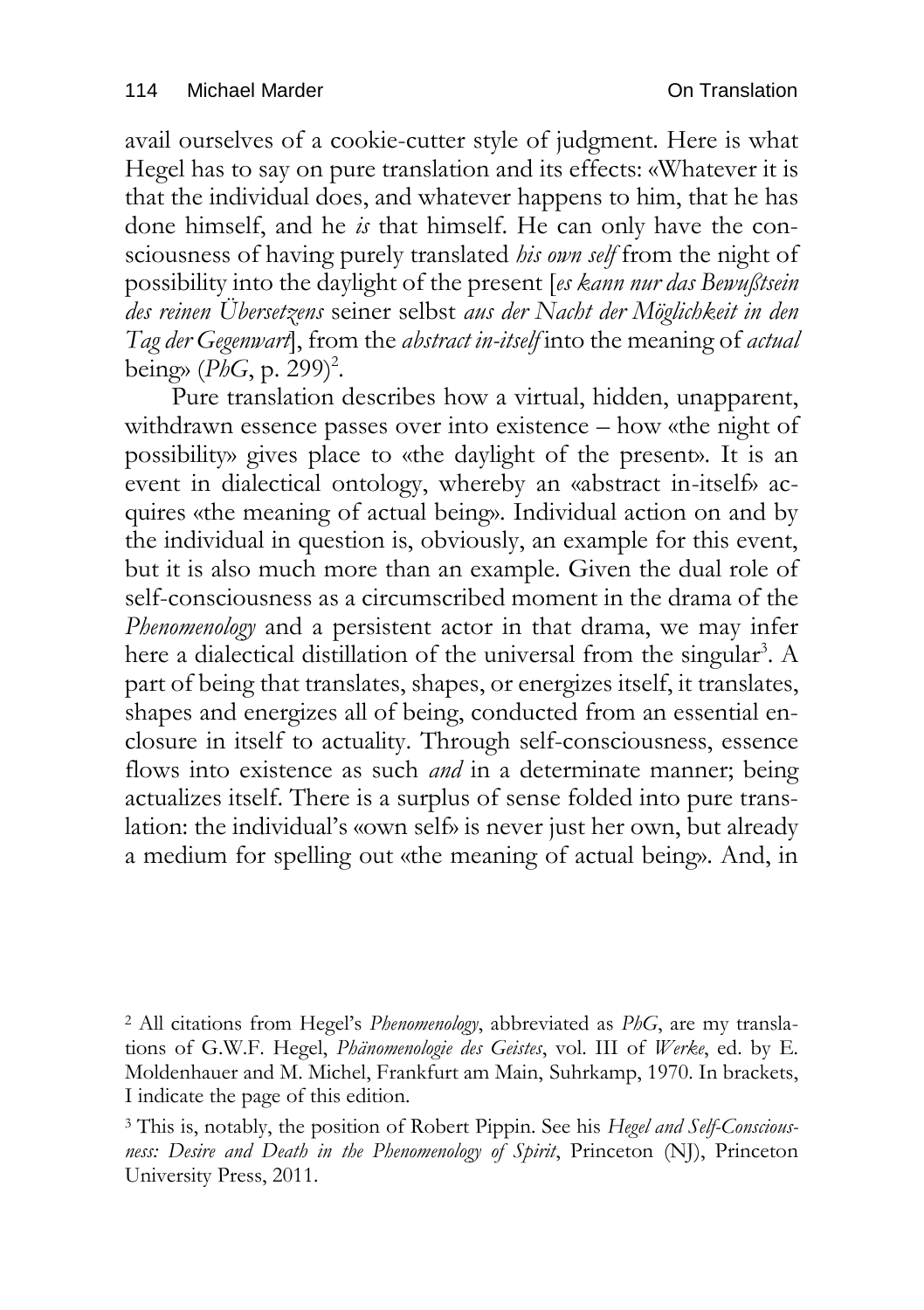turn, the meaning of actual being is the meaning of spirit (*Geist*), conceived as energy-actuality (*Wirklichkeit*) 4 *.*

A properly dialectical paradox surfaces as soon as an act of pure translation gets underway. The act's passage to actuality implies bidding farewell to the purity of essence, of the abstract initself. The pure form of translation is, therefore, constitutively impure from the standpoint of the essence it drags out of hiding. This impurity is what actuality or energy actually is. But, rather than enabling, the promise to render phenomenal that which shuns givenness in the night sheltering infinite possibilities is received as betrayal. Since every single one of the possibilities cannot be translated into actuality, the meaning of actual being is bound to fall short of the infinite combinations that lie dormant in essence. Put to work, translation is selective or even discriminating: it does not, despite its purity, convey essence *qua* essence. For, how can one shed the light of the present on the night as night without destroying its nocturnality?

Crisply formulated, the paradox is that an outward expression sacrifices the very thing that was to be expressed through it. When it is translated into actual existence, essence is no longer itself; it is beside or outside itself, deranged. We may approach the issue laterally, by resorting to the English verb *to betray*, which means both a breach of trust and a manifestation of something that used to be only latent. (For instance, a schoolboy may betray his friend, with whom he played a prank on a teacher, by divulging the friend's name and, at the same time, his blushing cheeks will betray the sense of shame he experiences due to his behavior). Hegel's pure

<sup>4</sup> «One could not know that spirit is this infinite movement, this ἐνέργεια, ἐντελέχεια. Spirit is energy and does not remain in a state of immediacy; it is the movement and activity that proceeds from an initial state to another state, working through and overcoming the latter, discovering itself in this labor; and only by returning to the first state does it become actual spirit. It is only through this labor that spirit prepares for itself the universal, brings forth its concept as its object, brings it before itself. This production, however, comes last, not first» (G.W.F. Hegel, *Lectures on the Philosophy of World History; Volume I: Manuscripts of the Introduction and the Lectures of 1822-23*, ed. and trans. by R.F. Browne and P.C. Hodgson, Oxford-New York, Oxford University Press, 2011, p. 154).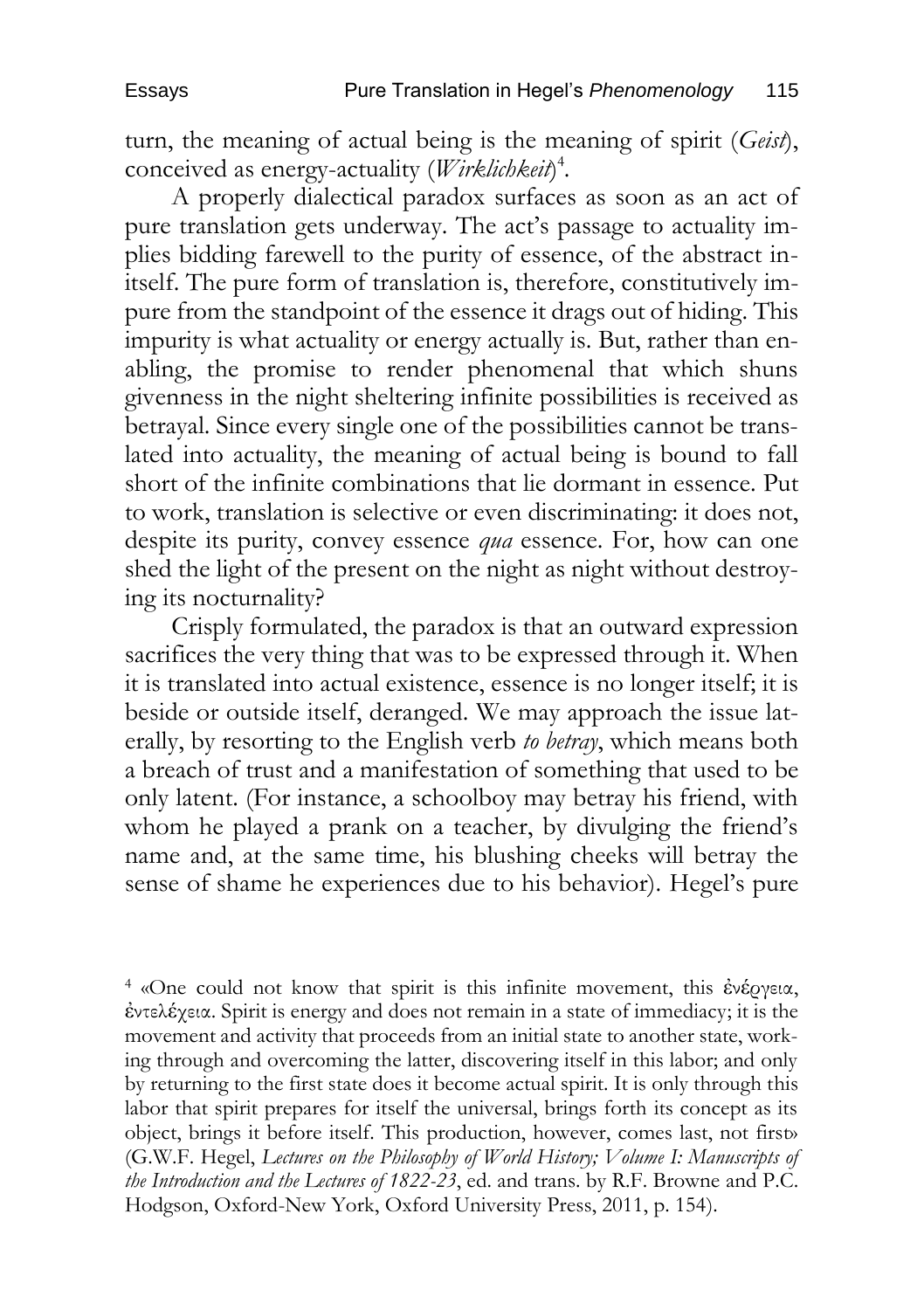translation is a betrayal in the double sense of this speculative dialectical word.

Nowhere is the paradox felt as sharply as in the idea of the good that relies on virtue for its formulation. One peculiarity of virtue is that it sees in externalization, i.e., in patterns of behavior bearing out (or not) subjective predispositions, a waste of its innermost energy reserve and potential. Within a virtuous mindset, to translate the rich inner life of the soul into phenomena in the world is to do violence to the individual, to betray virtue in the negative sense of betrayal. Needless to say, on a par with logical and colloquial modes of thinking, virtuous consciousness believes betrayal to be entirely inconsistent with fidelity. As a result, its fidelity to a static, abstract, and wholly interior identity produces the greatest betrayal, more severe yet than the expressive sacrifice of pure essence.

The goodness of virtue in itself ultimately flips into its opposite, the not-good. «Insofar as it is *in itself*», the good is «a passive instrument of gifts and capacities, matter shorn of actuality [*ist es das passive Werkzeug der Gaben und Fähigkeiten, die wirklichkeitslose Materie*]» (p. 288). Devoid of finality that would have been indexed to effectiveness in the world at large, the good becomes a means without an end, its energy drastically reduced, its work encapsulated in a piece of equipment (*Werkzeug*), in the service of pure potentiality. It is untranslatable, precisely because it stands for the general translatability of anything into anything – of possibility into possibility.

Virtuous consciousness insists on isolating the essence from the existence of the good in a move that reverberates with the classical, pre-Einsteinian split between (passive) matter and (active) energy. «Matter shorn of energy-actuality», *die wirklichkeitslose Materie*, is the commonsense concept of matter valid in the moral universe of virtue and in classical physics. When a bankrupt notion of matter predominates, the thinking of energy suffers, as well: energyless matter and matterless energy, 'pure' materialism and idealism, belong together as remainders of a historically drawn out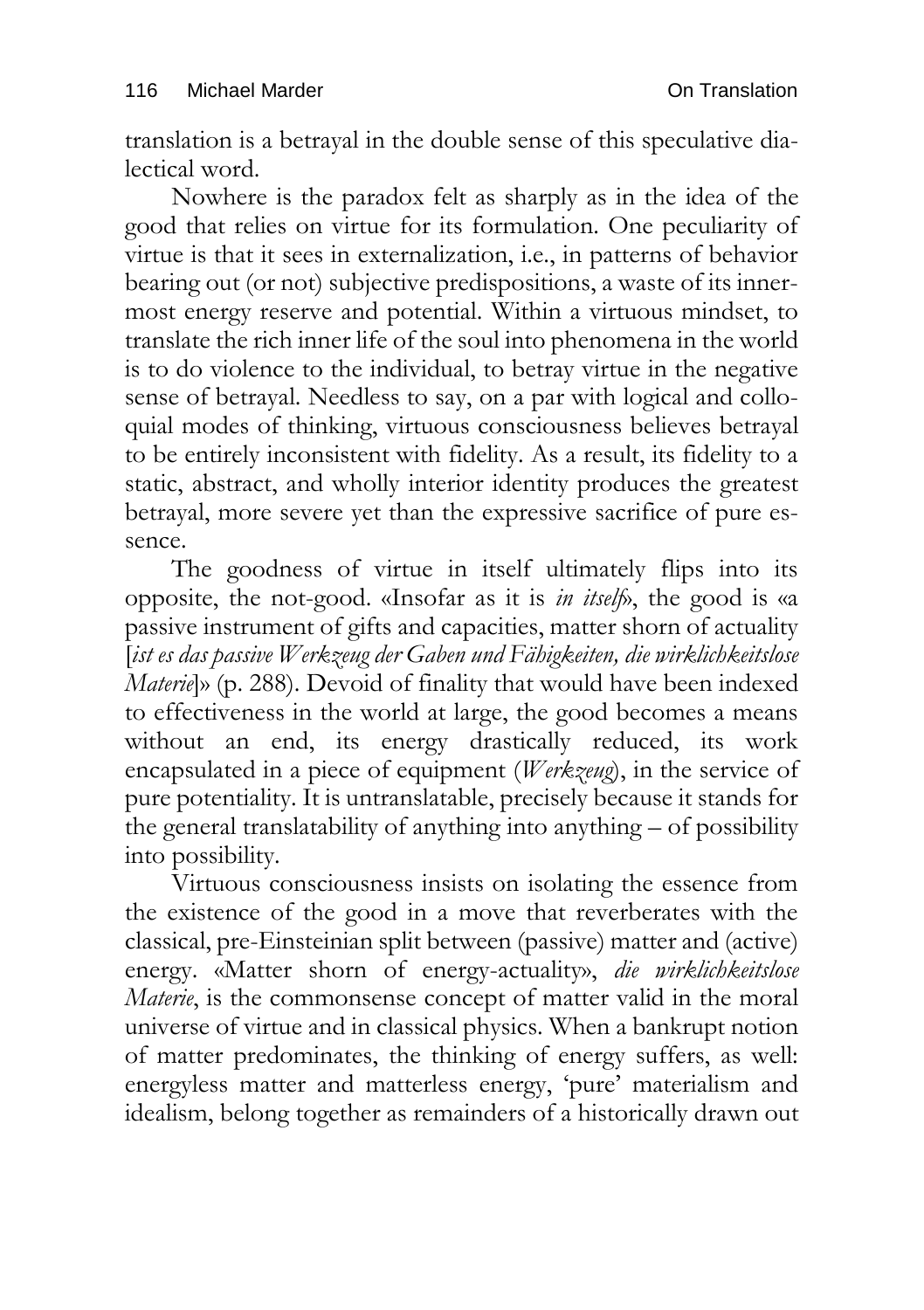process of disengaging matter from energy and of both from the energy-actuality of dialectics<sup>5</sup>.

In the course of translating one's self into the «daylight of the present», the qualities *active* and *passive* lose their applicability. The act of translation has its end folded into itself. It «alters nothing and goes against nothing; it is a pure form of translation of the *nothaving-been-seen* into the *having-been-seen* [*verändert nichts, und geht gegen nichts; es ist die reine Form des Übersetzens aus dem* Nichtgesehenwerden *in das* Gesehenwerden]» (p. 293). The pure form of translation is a self-translation, moving from oneself to oneself, from who or what one *in potentia* is to who or what one actually is, from the unseen becoming to a becoming-seen. Strangely nonoppositional (we will soon glimpse the nature of this nonoppositionality), pure form recaptures the quiet workings of vegetal life, letting individuality come out of itself, appear in the light, grow, and flourish. It facilitates the backflow of energy to itself in its otherness: the becomingvisible of energy in a phenomenon or a set of phenomena. If translation «alters nothing and goes against nothing», that is because it works on itself, or, more exactly, works on work itself, mediating between energy and actuality, between energy and itself. Its transformative activity passes, as a result, for an apparent cessation of all activity.

Then, again, another hermeneutical option is that a self-actualizing translation *actually* alters and goes against nothing – the

<sup>5</sup> Hegel is anything but virtuous with essence; he refuses to virtualize, sequester, or sacralize it. Speaking of dialectical essence, what we are really dealing with is *essencing*, a verbal connotation of energy, as opposed to its substantive embodiment in the works. A 'simple', stagnant and amorphous essence is uncontainable in itself; speculatively sundered apart, it spills out into the phenomenal realm of works that express it and unavoidably betray its impossible purity locked in mere possibility. The dialectic of the shaping and the shaped (or of shape*s*) is a dialectic of energy and energies, of the one and the many. Ironically, an energy without synergy is not quite energy but a self-enclosed virtual essence, which has not yet made its appearance in the daylight of the present. In 'actual being', on the contrary, there are only energ*ies* but no energy. And the absolute, as the most energetically accomplished state imaginable, entails a synergy of energies, in the plural and in the singular, all of them accessible through infinite repetition, such that a substantive difference between their essentiality and phenomenality vanishes.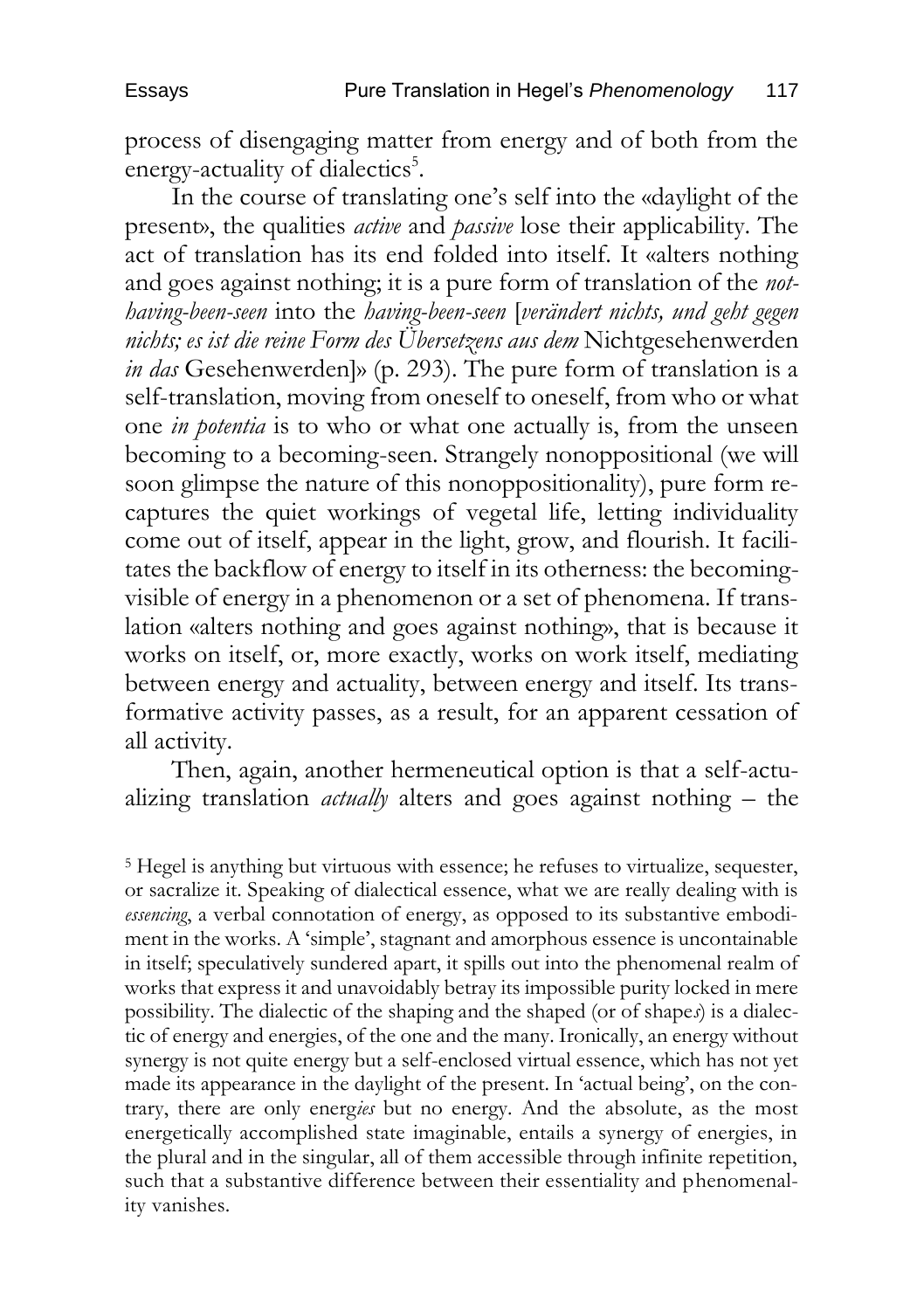nothing that confronts it as an object. «…*verändert nichts und geht gegen nichts*» may refer to the nothing that the inner essence of individual gave one to see. The «not» or «nothing» (*Nicht*) in *Nichtgesehenwerden* does not just vanish into thin air (not least, because it is indistinguishable from the vanished); it is what gets translated into the becoming-seen of individuality exteriorized in the world. One must betray nothing (and betray the nothing) in order for translation to work. But also betray being, whether understood under the aspect of essence or that of determinate existence, so as to activate the flow of becoming.

Be this as it may, the circular movement of individuation, which lends translation its pure form, is the movement-rest of *Wirklichkeit*. The global trajectory of energy-actuality is a circle that swirls and reposes in itself, but that least of all connotes isolation, hermetic sealing, or the ideal of independence characteristic of the virtual rather than the actual, of essence statically opposed to existence. Action and actuality, the working and the work, are the two halves of *energeia*, an insight Hegel conveys in a beautifully Aristotelian fashion in his *Science of Logic*: «What is actual can act [*was wirklich ist, kann wirken*]» 6 . An individual's act of self-translation is, therefore, the self-actualization that arises from individual actuality – hence, already, from «what is actual» in the individual (for, otherwise, the possibility of an act would have been foreclosed).

Instead of a straight line pointing from the past to the future, from an undeveloped potentiality to an actuality, or from one meaning system to another, the pure form of translation is circular. It «freely sets itself in motion all by itself in the void [*frei im Leeren sich in sich selbst bewegt*] and, unhindered, now enlarges and now contracts and is completely satisfied in playing only in and with itself [*in und mit sich selbst spielt*]» (p. 293). This is, perhaps, a moment of grace in dialectics, the suspension that carries a certain sense of lightness – almost weightlessness – shorn of resistance and absorbed in play. The respite it affords is brief: the nothing that has been dropped will come back with a vengeance, and, as self-consciousness will soon realize, all its playfulness may boil down to «*a* 

<sup>6</sup> G.W.F. Hegel, *The Science of Logic*, trans. by G. di Giovanni, Cambridge-New York, Cambridge University Press, 2010, p. 482.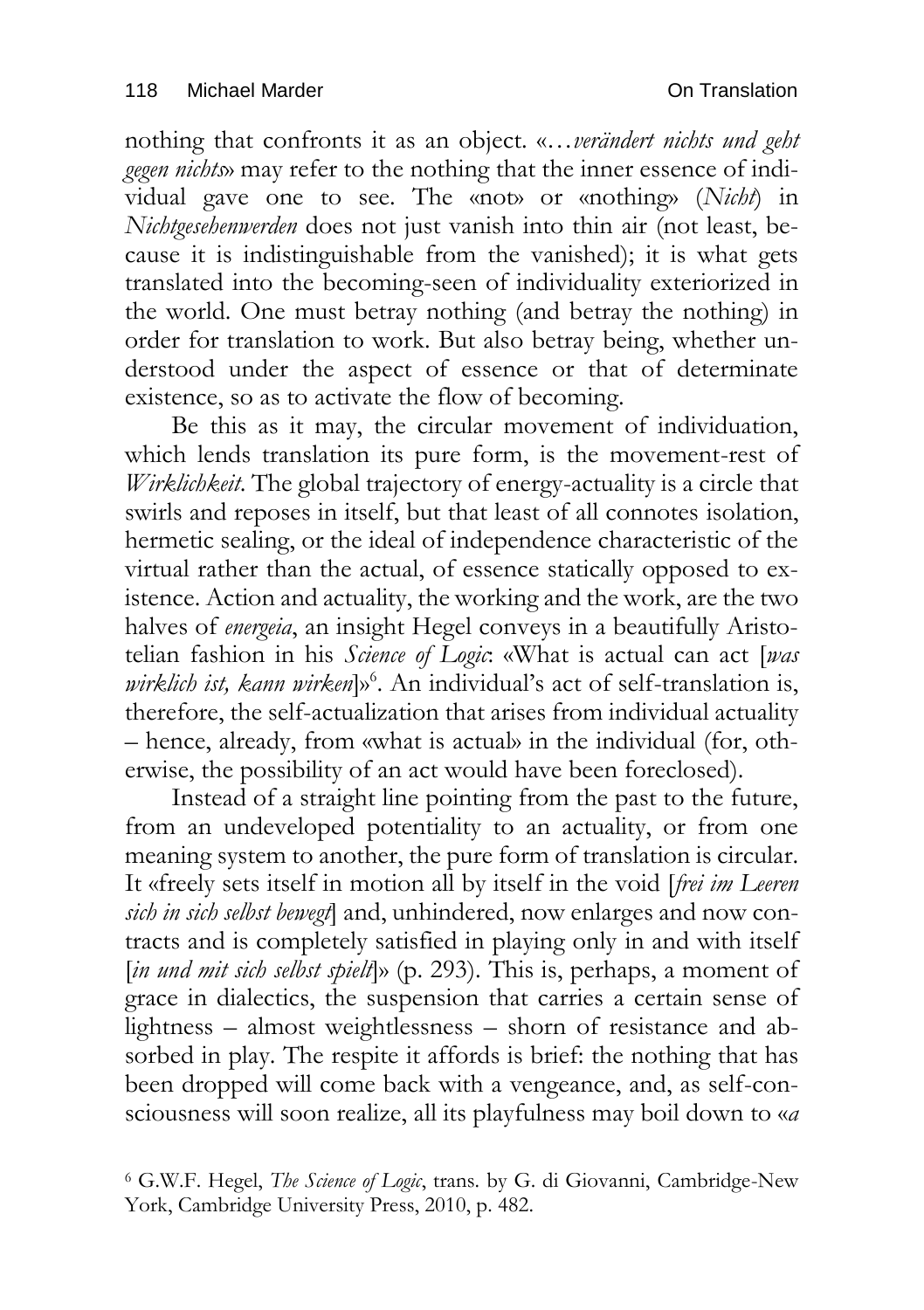*nothing* working its way toward *nothing* [ein Nichts *in* das Nichts *hinarbeitend*)» (p. 296). Still, the pure form of translation, the coming-to-light of individuality, and the activation of energy-actuality are all instances of a putting into play that, full of itself and fulfilled all by itself, is free.

At the source of energy's work is play, which sets energy to work, rerouting it from itself to itself. A replica or a replay of the Aristotelian *energeia*, it comes to denote the actuality of accomplishment, the plenitude of self-satisfaction and freedom not only in the sense of autonomy but also in the sense of having left behind the contingency of the yet unfulfilled potentialities. To work on work is to play, freely. To translate. Nothing changes and everything changes in light of the act that brings to light what has been shrouded in the night of the possible. Circularity goes hand-inhand with the rift of a new beginning, in which consciousness «springs afresh *from itself* and aims not at *an other* but *at itself* [*geht frisch* von sich *aus, und nicht auf* ein Anderes*, sondern* auf sich selbst]» (p. 293). Just as play is crucial for the effectuation of work, so a rupture with the first beginning (the energy supplied by unmediated being) is needed to produce the circle in the second, fresh beginning (the energy provided by the concept or by self-conscious individuality). The circle both interrupts a straight line and elaborates it, bending the line so that its two ends meet. An open closure of the kind is our best approximation to the figure of energy-actuality *as such*.

The interrupted continuity of pure form means that the translation of individuality is never seamless; it is not a steady and assured transition from not-having-been-seen to having-beenseen. Nor is the coming into its own of *Wirklichkeit* a predetermined, formally repetitive procedure or a mechanical process. The work of energy, its *ergon*, is often performed by means of a counterwork – for instance, play. We might say that dialectical work and workings follow the principle of *delaboration*, a playful coinage that at once negates elaboration and suffuses the actuality of labor with deliberation (and, therefore, a certain withdrawal from the actual). Delaboration is the privileged site of betrayal, reflecting the pure form of translation at a distance and undoing its purity from within.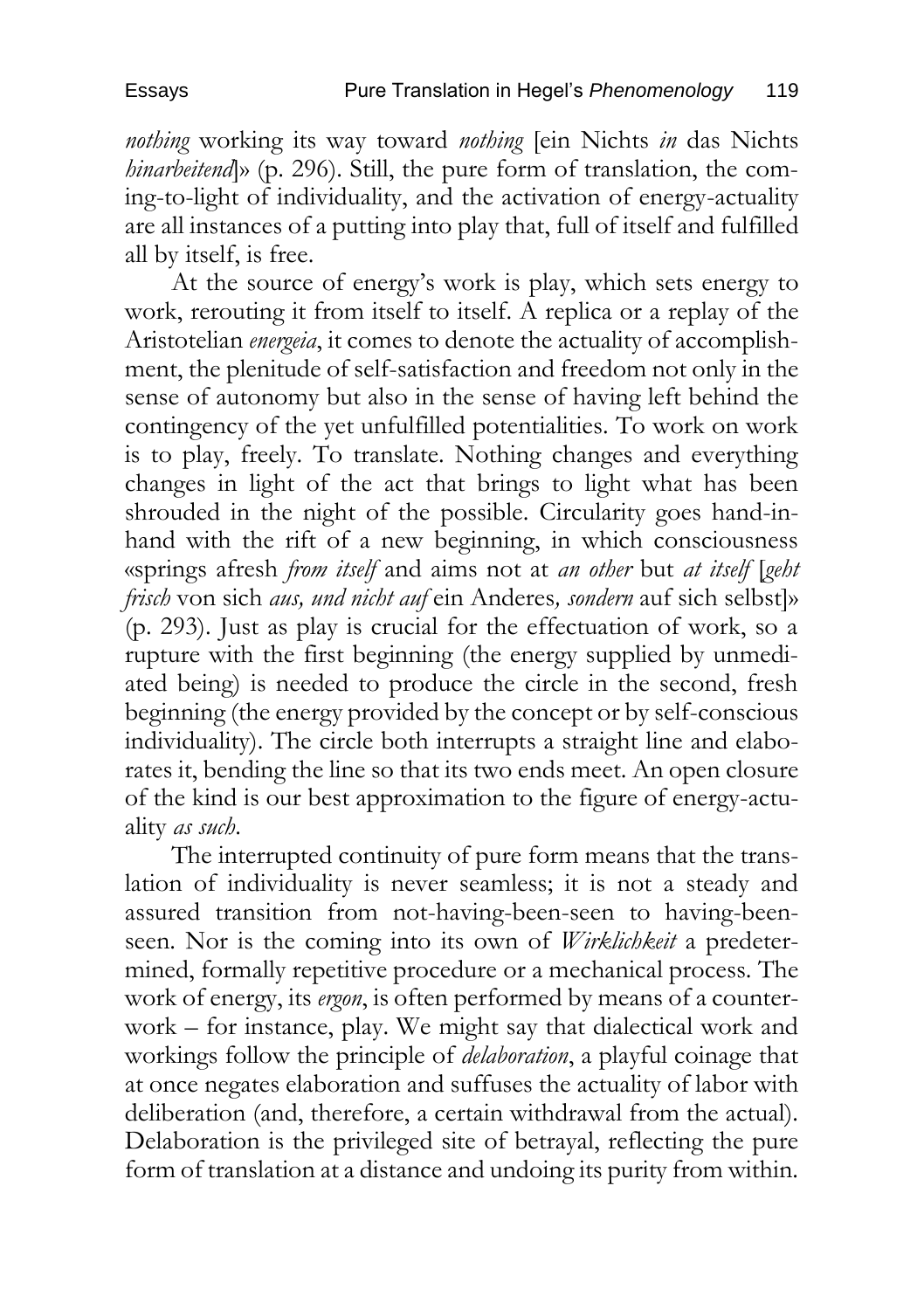It affects the transition of individuality to the daylight of the present as much as the so-called «law of the heart».

Like the self-actualization of individuality, the law of the heart is at home and free in itself, in a seemingly complete coincidence with its concept. And, again like individual self-actualization, it slides into the depths of alienation all the faster, the more it revels in itself: «Instead of achieving *its own being*, it achieves within this being the alienation *of itself from itself* [*statt dieses* seines Seins *erlangt es also in dem Sein die Entfremdung* seiner selbst]» (p. 276). The downfall of the law of the heart is its «immediate individuality [*unmittelbare Einzelnheit*]», its existence in and as *this* individual; the demise of individual self-actualization is its hypermediation with itself alone. Dialectical translation is inconceivable without undoing previous labor (of the negative) and carving a niche for a reflection (on the hither side of 'actual action') on what has just happened. In other words, it is inconceivable without delaboration.

The work of pure translation parallels energy conversions and exchanges in physics. This work and these conversions do not run smoothly, seeing that delaboration is, far from an external negation, inherent to every elaboration. The ground zero of delaboration is the noncorrespondence between the content and the form of a phenomenon. So, in the case of pure translation, the purity of form contrasts with the impurity of the content that consists in a betrayal of essence. As for the law of the heart, Hegel writes that «the nature of actualization and that of effectiveness are unknown to it [*ist ihm die Natur der Verwirklichung und der Wirksamkeit unbekannt*]» (p. 278), which is nearly the same as concluding that the law of the heart does not know itself, that it fails to recognize itself in its outcomes. It works without being aware of the meaning of work, buttressed by actualization (*Verwirklichung*) and effectiveness (*Wirksamkeit*). Consequently, «for this shape of self-consciousness, what emerges from its experience as the truth *contradicts* what it is *for itself*» (p. 279).

Wherever delaboration sets itself to work, things become unworkable, jarring, no longer fitting the molds they belong to. That is how they become thinkable. Pure translation of one's own self from the darkness of possibilities to the light of actuality elaborates an abstraction, which it renders dialectically concrete. In so doing,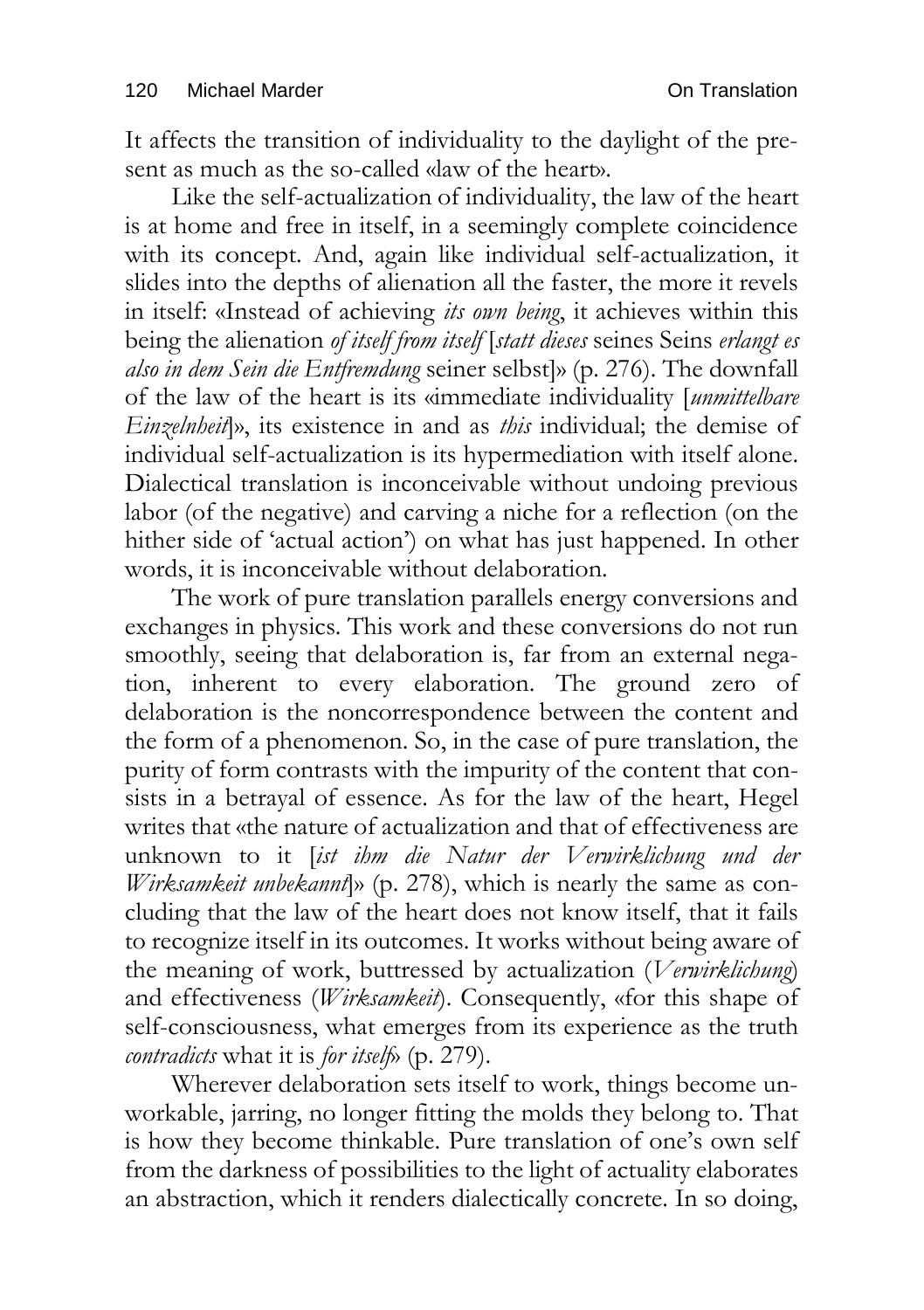it also delaborates, frustrating, stopping the movement of the actual in its tracks, and attending to the untranslatable bits that stick to translation – above all, possibility *as* possibility, purity, and essence. But dialectical failure is a badge of success, provided that contradiction («the truth *contradicts* what it is *for itself*») instigates the movement of the concept across its stoppages. The noncoincidence of form and content imbues dialectics with energy.

Later on in the *Phenomenology*, Hegel will relate the act of translation to being-for-others, or the moment of recognition by others. This being is tied to *Wirklichkeit*, absent from moral self-consciousness and present in conscience, whose *existing actuality* («seiende Wirklichkeit») is «as *self*, i.e., an existence conscious of itself, a spiritual element of coming-to-be-recognized». In the same paragraph, Hegel continues: «Therefore, the act [*Tun*] is merely a translation [*das Übersetzen*] of its *individual* content into an *objective* element, in which it is universal and recognized, and it is precisely in the content's being recognized that the deed is made into actuality [*macht die Handlung zur Wirklichkeit*]» (p. 470).

Even if the pure form of translation fleshes out individual propensities, dispositions, talents, or character traits for the individual herself, their actualization in action transforms them into objective evidence for others<sup>7</sup>. Whether or not recognition by others was intended from the get-go, a 'mere' translation of individual content into actual and actually recognizable structures prompts this content to overflow its initial (also individual) form. The pure form of translation gets elaborated and delaborated in the divergence between that which is translated and that into which it is translated, or, better, between the translated content and the form translation bestows on it. Actualization simultaneously does less and more than it is supposed to: subject to betrayal, it falls short of a strictly

<sup>7</sup> Terry Pinkard sweeps the ambiguities of expression aside when he concludes that «*the whole function* of the expressive act is to place oneself in the public world, to translate one's subjective point of view into an objective setting» (*Hegel's Phenomenology: The Sociality of Reason*, Cambridge, Cambridge University Press, 1994, p. 121; emphasis added).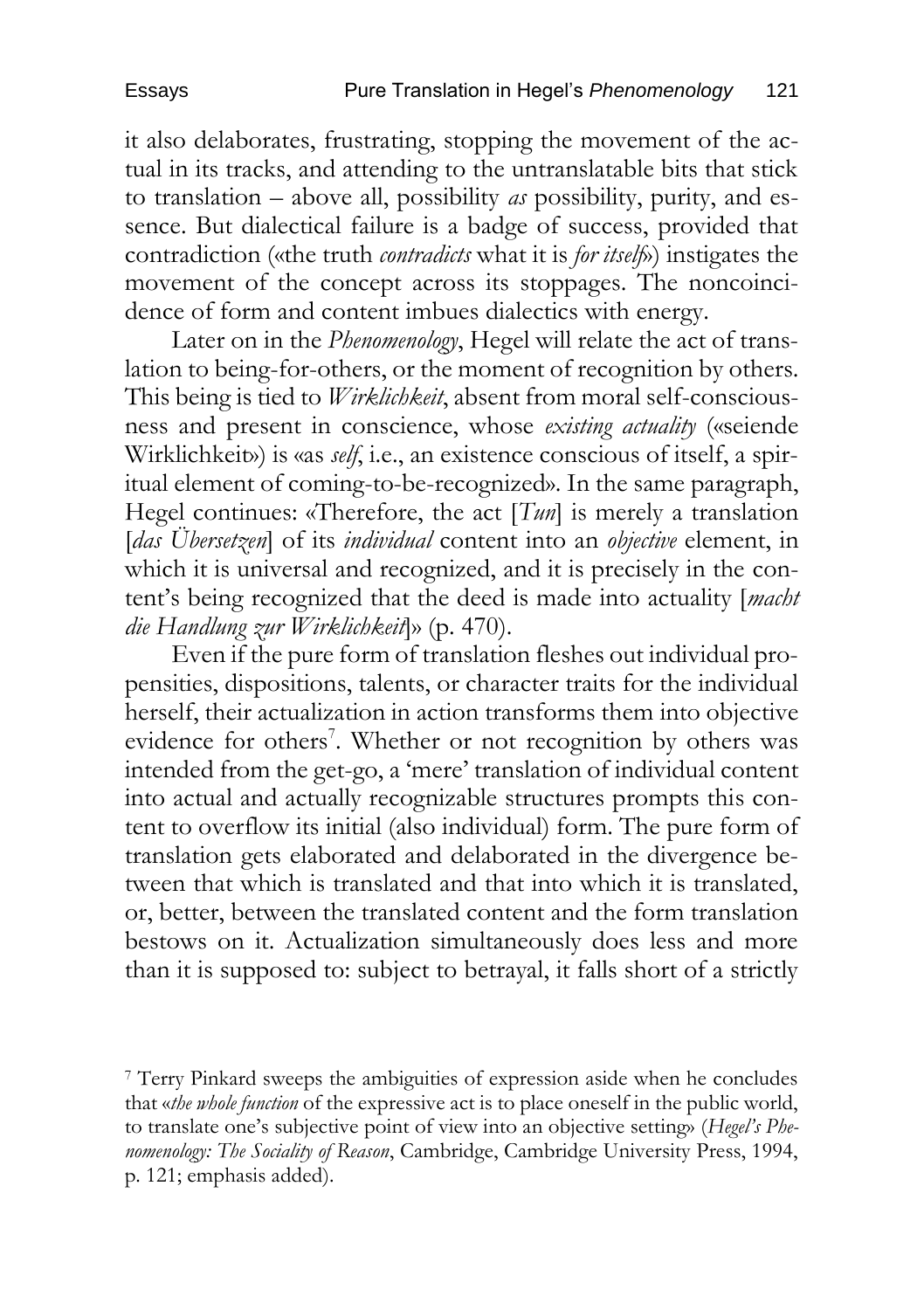faithful expression of the possible and, introducing a chance to be recognized by others, it carries the bonus of universality<sup>8</sup>.

In addition to the unavoidable confusion of the singular and the universal in pure translation, there is also the conflation I've already noted, namely of the possible and the actual. If only the actual can act, then an act of translation must be carried out on the basis of a past actuality, which one takes to be virtual, a set of still unrealized possibilities. In the incipient gesture of self-translation, it is unclear what (or who) gets translated into what (or into whom), which is why translation is always a mistranslation over and above traditional concerns with fidelity to the original. The individual atwork and individuality in-the-work must appear at odds with one another for pure translation to begin; they must give off «a *semblance* of opposition [Schein *des Gegensatzes*]» inviting comparisons between the intended and the realized (p. 299). A *semblance* of opposition is, for a dialectician, a serious glitch in the dialectical process, so much so that it yields «a semblance of form [*ein Schein der Form*]», which is none other than the form of a semblance, an illusion (p. 299). It reveals that the *form* of pure translation is a sham – an insight that extends to and covers the state of self-satisfaction and unadulterated joy the individual feels in himself at the activation of energy-actuality.

The semblance of opposition percolates from fissures in *Wirklichkeit* to contrasts between the unapparent and what appears, the virtual and the actual, desire and the thoroughness of its fulfilment. Why is this a semblance? Because the shaping impulse must be treated as an abstract and hollow shape, congruent with that of

<sup>8</sup> This reminds me of a phenomenon plant scientists call 'eavesdropping'. When a part of a plant communicates with distal (or faraway) parts of the same plant using airborne biochemicals, other plants in the vicinity pick up the signal and use it to their advantage – obtain information about environmental stressors or dangers, for instance. Nevertheless, it is unclear if the airborne substance is meant only for parts of the plant that initially released it, for its neighbors, or for both (perhaps, the first *as –* or at least *on the same footing as* – the second). Externalized action that gives actuality to a human individual is similarly indeterminate with regard to its recipients.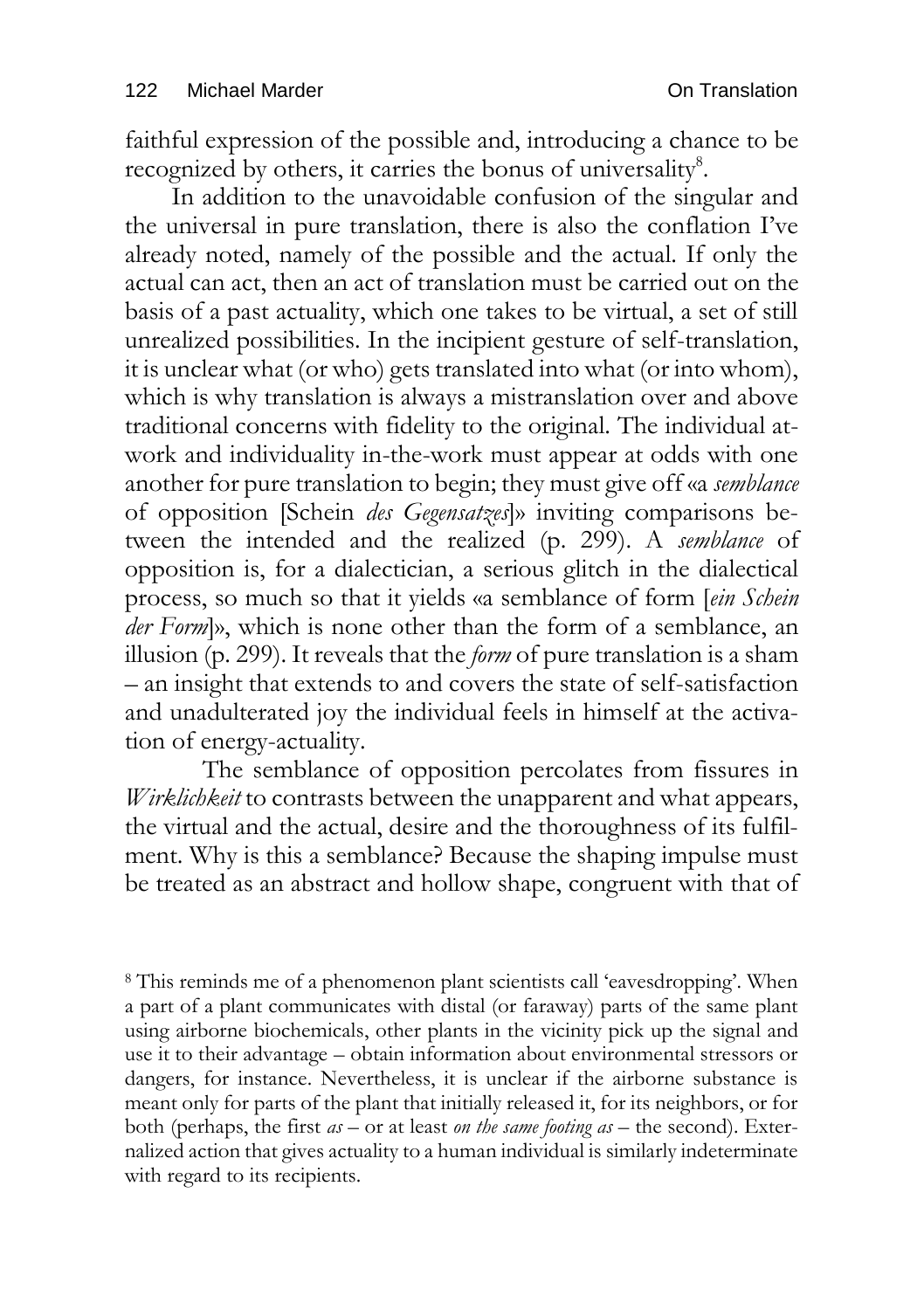possibility, for translation to take off the ground. In lieu of an acting existence and an existent act, we have an imagined, potential actuality on the one hand and an accomplished, actual actuality on the other.

Whereas every translation betrays the translated in the translating, pure translation is a perversion (*Umkehrung* or *Verkehrung*) of translatability lacking the opposite pole of a straightforward and faithful rendering, which is this same betrayal or perversion simply unaware of itself as such<sup>9</sup>. Along with the instability of the dialectical procedure saying and unsaying – contra-dicting – its previous affirmations, the concept of betrayal (for instance, the realization of individuality in a universally available work) endows dialectics with the noncorrespondence theory of truth, or in modified Scholastic terms, *inadaequatio rei et intellectus*. The double frame of energyactuality is that of truth *and* untruth, as well as of truth *as* untruth: the work unworks (delaborates) itself in the workings and the workings dissolve in the work. To spot in this duplicity the very truth of truth is to occupy, if transiently, the standpoint of the absolute. It is on the basis of the absolute, so understood, that one can distinguish a transcendental deception, according to which truth is univocal and entirely opposed to untruth, and an operative deception, factored into every act of translation and energy conversion.

Consciousness, for its part, arrives at the insight into the nature of truth phenomenologically, by living through the tearing asunder of self-realization, that is, by translating itself into itself. It wexperiences this *inadequateness* of concept and reality «experiences this *inadequateness* of concept and reality [Unangemessenheit *des Begriffs und der Realität*], which lies in its essence» (p. 302). Inherently disjunctive, schizophrenic even, this experience breaks through the quasi-tautology of an actuality not yet realized and the already realized one. What it finally grasps is

<sup>9</sup> Here, I am following Slavoj Žižek's line of argument, insisting that perversion is integral to dialectics, psychoanalysis, and Christianity. See S. Žižek, *The Puppet and the Dwarf: The Perverse Core of Christianity*, Cambridge (MA), MIT Press, 2003; Id., *The Parallax View*, Cambridge (MA), MIT Press, 2009, esp. pp. 303-304; and Id., *Less than Nothing: Hegel and the Shadow of Dialectical Materialism*, London-New York, Verso, 2012.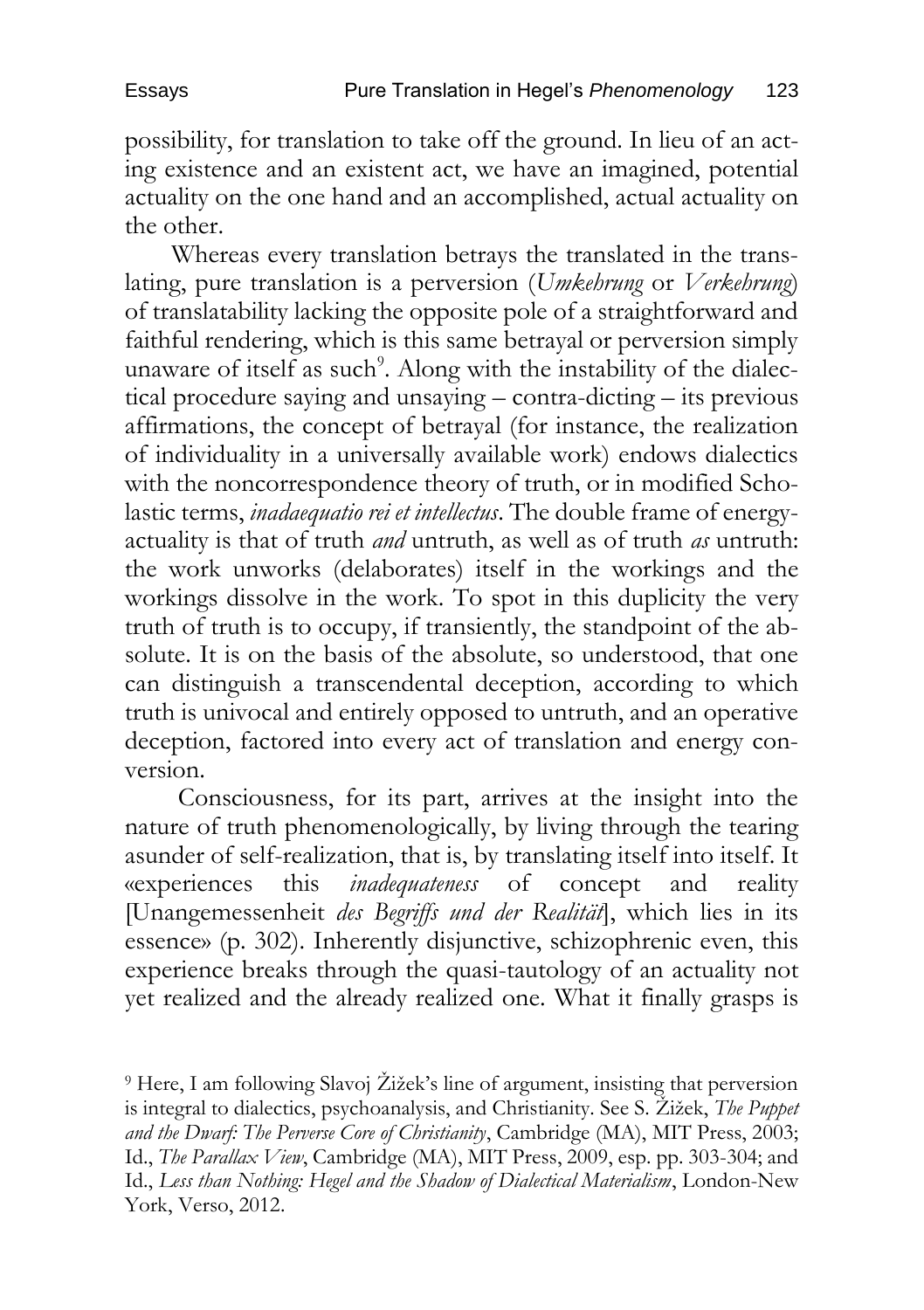that, over and above the material contingencies that make it impossible to implement an idea exactly as it has been drawn up in imagination, energetic expression is self-subversive: faithfully accomplished, the concept betrays itself in the work open to others. And in the experience of this «fundamental contradiction», *Grundwiderspruch* (p. 302), individuality real in and for itself «becomes as it is in truth [*wird es sich also, wie es in Wahrheit ist*]» (p. 302).

The fundamental contradiction of a realized self-consciousness echoes the inner perversion of the law of the heart, «this inner perversion of its own self [*diese innere Verkehrung seiner Selbst*]» (p. 280). Perversion shadows essence, be it the essence of individuality led toward actualization in pure translation, the essence of the law ensconced in subjective interiority, or the essence of self-consciousness in general. Essential perversion verges on madness (*Verrücktheit*) <sup>10</sup> when the essence of self-consciousness «is immediately a nonessence, its actuality – immediately a nonactuality [*sein Wesen unmittelbar Unwesen, seine Wirklichkeit unmittelbar Unwirklichkeit ist*]» (p. 280). Madness is an attempt to hold these mutually exclusive elements as valid at the same time, in one and the same heart, in blatant violation of the principle of noncontradiction. It no longer names a deviation from the norm of sanity in force for a vast majority of reasonable people, most of the time. Rather, madness is the essence-nonessence, the energy-nonenergy of selfconsciousness and, more than that, the energy-nonenergy of energy. Self-consciousness is thoroughly unhinged and delaborative; it works by not working and doesn't work by working. What it perverts is its self; the 'self-' of self-consciousness is generated, via translation, in and as this perversion.

Pure translation is an act of pure madness, and the madness of self-consciousness is that of dialectics as a whole. To be sure, the form of translation in individual self-realization undertakes to mediate the immediacy plaguing the law of the heart. But its mediations are indeterminate, complicating a straightforwardly pragmatist reading of Hegel. Instead of surpassing the dilemma the

<sup>10</sup> For a detailed study of madness in Hegel, consult D. Berthold-Bond, *Hegel's Theory of Madness*, Albany (NY), SUNY Press, 1995.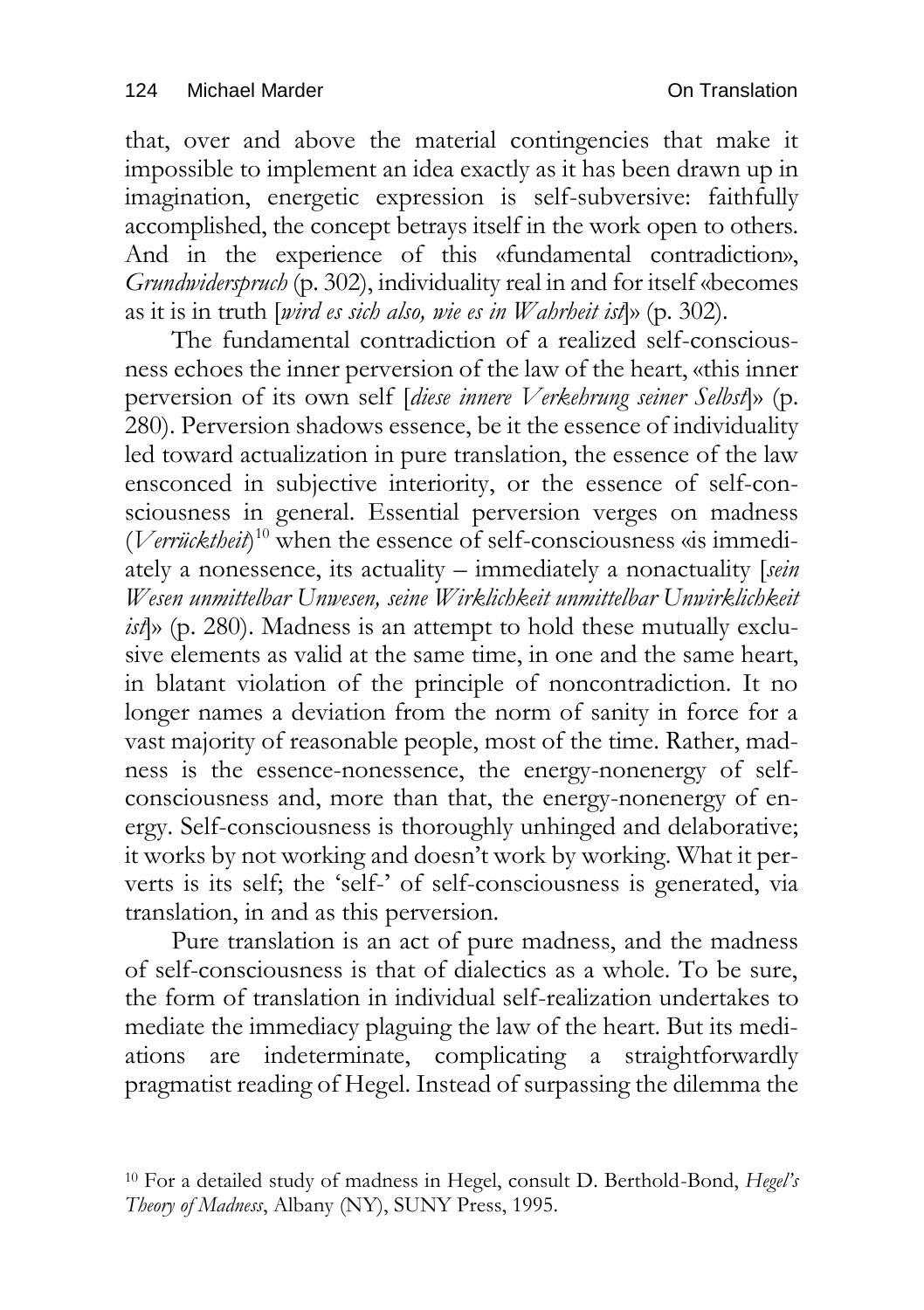law of the heart has faced, pure translation only modifies it: «consciousness knows *itself* in its law as this actual and, at the same time, because it is this very essentiality, its actuality is *alienated*, both as self-consciousness and as absolute actuality that knows its own nonactuality [*ist aber das Bewußtsein in seinem Gesetze sich* seiner selbst *als dieses Wirklichen bewußt; und zugleich, indem ihm ebendieselbe Wesenheit, dieselbe Wirklichkeit* entfremdet *ist, ist es als Selbstbewußtsein, als absolute Wirklichkeit sich seiner Unwirklichkeit bewußt*]» (p. 280).

When it comes to the law of the heart, consciousness knows itself as actual in something that has neither actuality nor the awareness of external effectiveness. Individual self-actualization, in turn, entrusts whatever it has hauled into the daylight of the present more to others than to itself. Perversely, both shapes of consciousness attain their 'self', growing self-conscious, in a failure to retrieve themselves. The self that comes to fruition by way of alienation from itself is the madness of dialectics, the madness that is dialectics. The absolute is not exempt – it is not absolved – from this development: absolute form and absolute content are absolutely unhinged, madness absolutized, *Wirklichkeit* at odds with itself in the closest proximity to itself. Madness writ large, partly overlapping with what I have been calling *delaboration*, is the engine powering the Hegelian project.

Considering the universal aspirations of the law of the heart, presumably held true by all hearts, the madness that afflicts this law (or, should we say with Hegel, the madness that it is?) strikes the socio-political sphere in a regime known as *liberal*. This sort of 'public order' draws its legitimacy – its «actuality and power», *Wirklichkeit und Macht*, as Hegel puts it with great precision – from the insane act of elevating individuality to the very form of the order: «*die Individualität als die Form derselben*» (p. 282). Liberalism is predicated on an ultra-pure translation of individuality into public life, bypassing the muddle of individual activity that indeterminately spans the two extremes. So pure is its foundational act that it causes translation to disappear: the singular *immediately* becomes the form of the universal. In it, translation as the form of a shaping (hence, *trans*formative) activity is supplanted by the form of individuality that makes the regime in question delaborative, mired in endless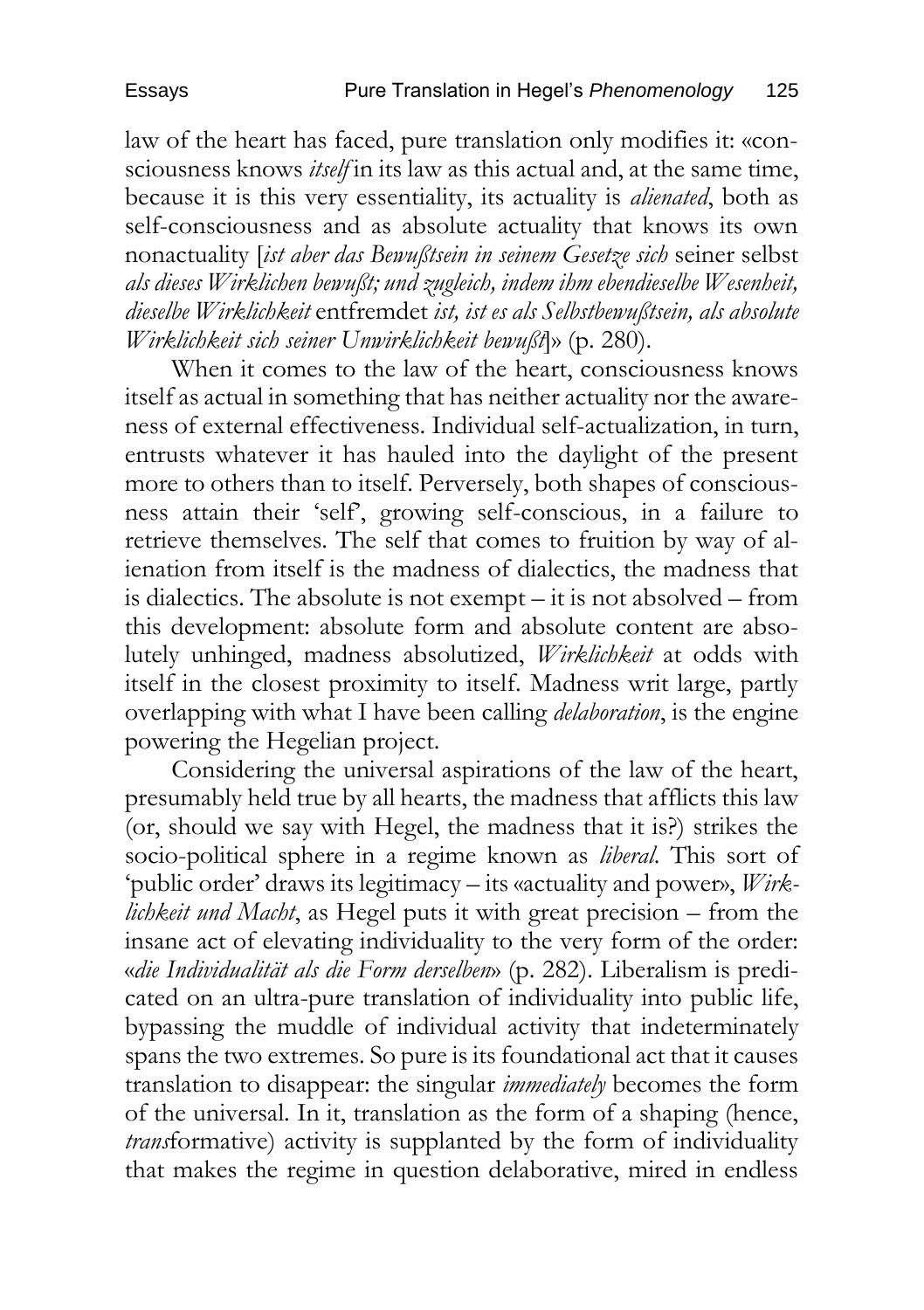deliberations and unworkable, largely divested of political energyactuality.

We are, perhaps, better apprised of liberal formalism than Hegel was in his nineteenth century. That said, his inferences are profound and far-reaching. One such inference is that the form of liberal society and the Hobbesian war of all against all are two sides of the same coin, or, differently stated, that Kant is a continuation of Hobbes by other means. In the absence of mediations, the universal shatters into individual universalities, each of them wielding an equal claim to validity: «The universal, which is present here, is hence merely universal resistance and the combat of all against all [*Das Allgemeine, das vorhanden ist, ist daher nur ein allgemeiner Widerstand und Bekämpfung aller gegeneinander*]» (p. 282). Neglected with regard to its mediations, energy falls into a mechanistic modality, a physics of the social and political arena (the proverbial billiard table), rife with frictions and collisions at worst and noncontact at best between individuals isolated in their virtual actuality.

A thoroughly negative version of universality emerges from 'universal resistance'. With these words, Hegel is referring not only to the universality of a standoff among isolated individuals but also to a basic resistance to mediation, which Freud will recast into resistance to analysis. In psychoanalytic jargon, such a resistance gives free rein to the unconscious desire not to work through, to keep acting out and to hold onto a disturbing symptom. For Hegel, resistance to mediation is turning a deaf ear to the demand to come back from one's virtual, subjective self-enclosure, in accordance with the Freudian *reality principle* and with what Hegel might have ironically dubbed *the actuality nonprinciple.*

As a form of mediation, translation is never pure; in effect, it is impurity itself. The pure form of translation thus resists translation, and so contributes to universal resistance, even if its outcome thrusts the self, translated by itself into itself, open to others. Exteriority intrudes and obtrudes on a liberal subject, often unannounced, and, when it does, its resistances gather, build up, and are diverted into a murderous resistance to the other, who holds an equal claim to universality. Subjects who participate in the pure form of translation, on the contrary, turn themselves into an exteriority available to others. For all their differences, they are the